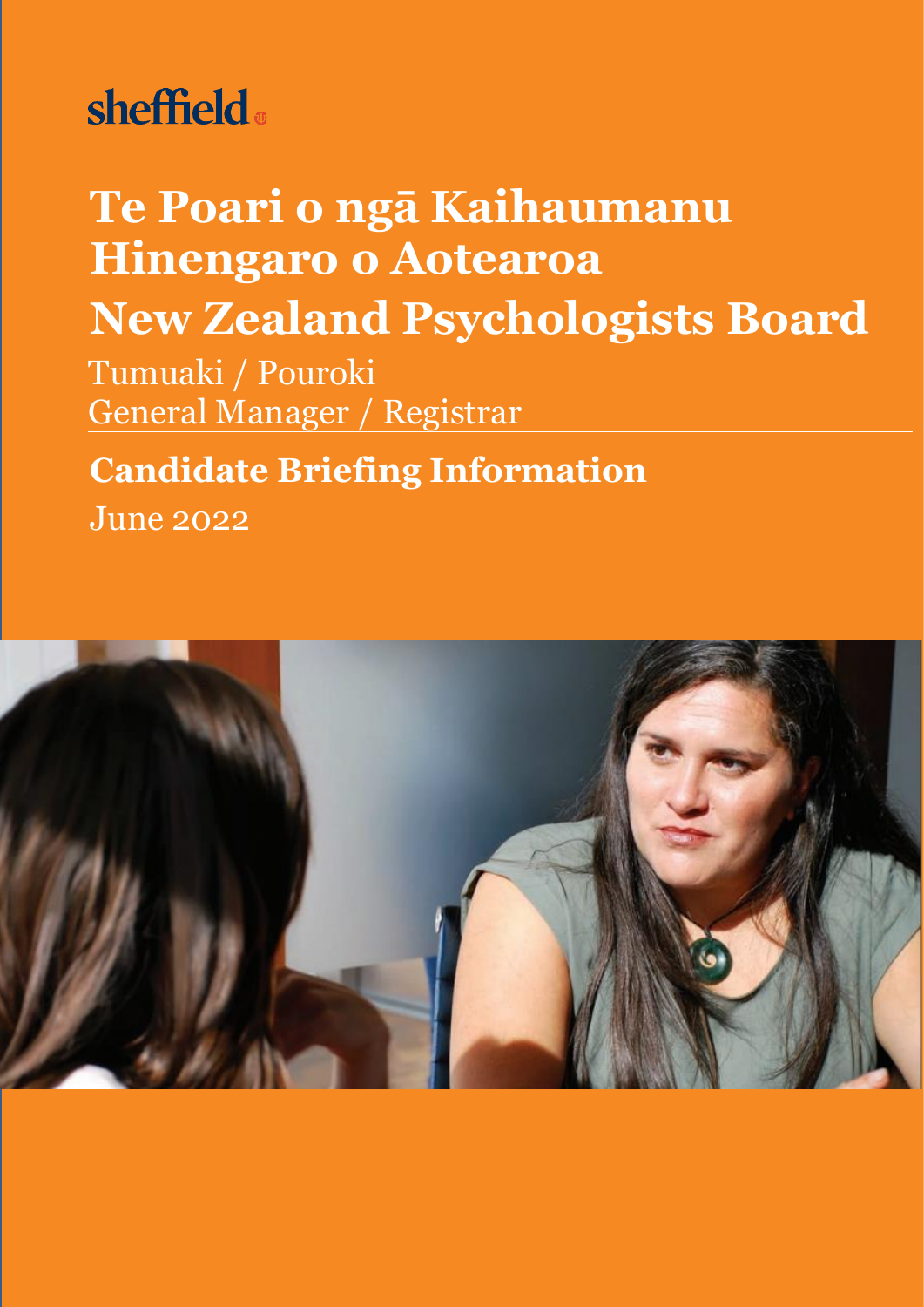## **The Role**

- **Wellington Based**
- **Drive implementation of NZ Psychologists Board's strategic vision**
- **Contribute to the Future Development of the Psychology Profession in Aotearoa NZ**

Reporting to the Board Chair, the Tumuaki/Pouroki (General Manager/Registrar) will provide efficient, effective and accurate duties as specified by the Health Practitioners Competence Assurance Act 2003 and as delegated by the board to the Registrar.

The role plays an important part in guiding the future development of the Psychology profession. A vital component is a strong Māori and Pasifika focus, a working knowledge of Te Tiriti o Waitangi and the implications of these for the work of Aotearoa New Zealand psychologists.

The role includes responsibility for:

- Leadership of the Secretariat staff team
- Overseeing the development and implementation of strategy and Business Plans to support the Board and meet operational requirements
- Management of the organisation
- Carrying out and managing the functions of Registrar and ensuring regulatory compliance
- Servicing the Board
- Managing and developing stakeholder relationships
- Broaden engagement and flow of information between governance and operations.

These duties and accountabilities are intended to ensure the principal purpose of the HPCA Act, which is to protect the health and safety of members of the public, is met.

#### **Skills & Experience:**

Specific skills and experience sought include:

- Experience and knowledge of professional regulatory legislation and policy
- Knowledge of the HPCA Act (2003)
- Relevant Tertiary Qualification (law, health or public policy)
- Proven senior management experience
- Experience leading an organisation towards meeting Te Tiriti o Waitangi obligations and in strengthening cultural competence and safety
- Excellent commercial and financial acumen
- Proven communication, relationship building and stakeholder engagement
- Proven people leadership skills
- Strong political acumen
- Strategic thinking and change leadership capability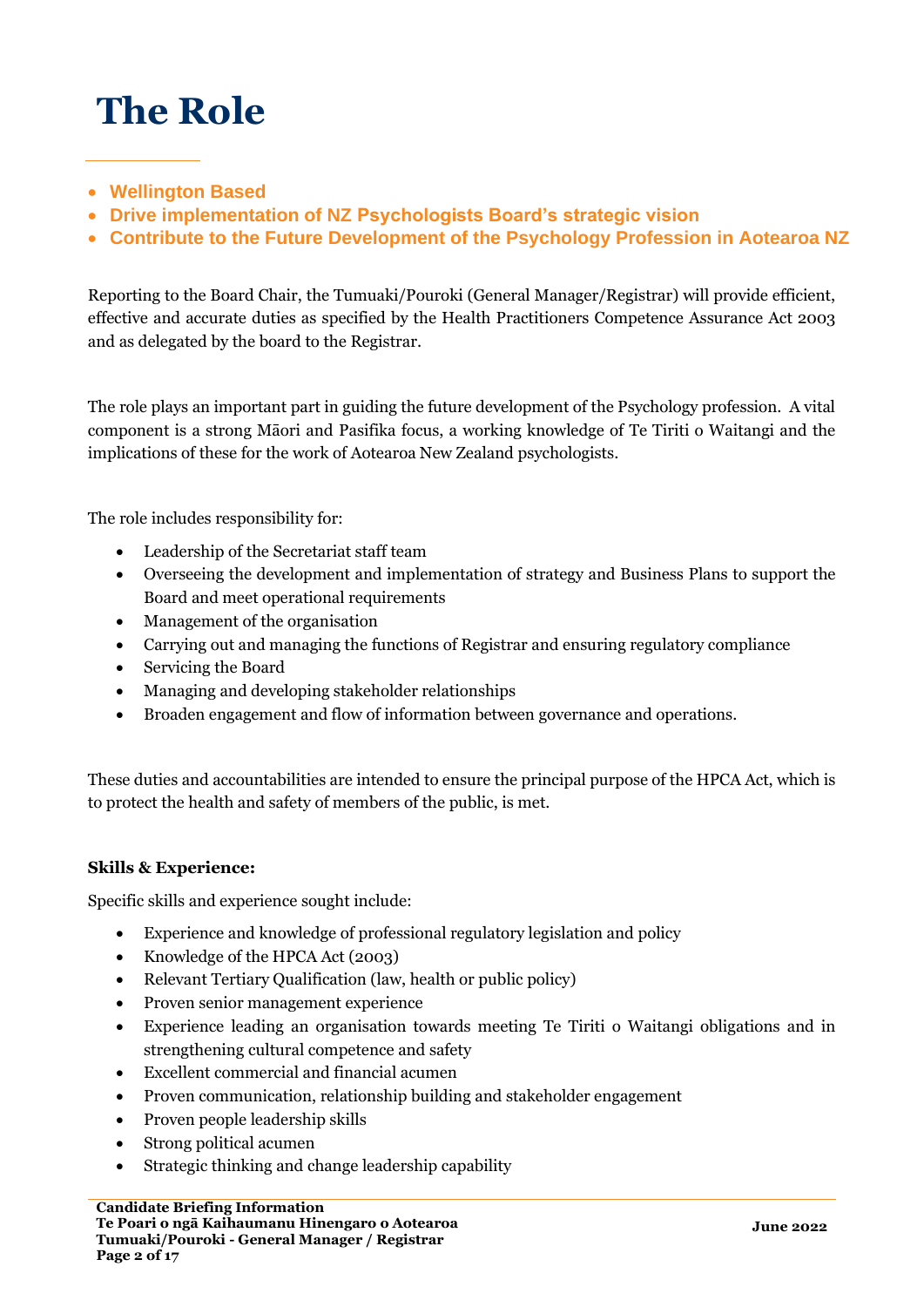- Results orientation and successful track record demonstrating exercise of accountabilities
- Prior experience reporting to a Board
- Strong planning and organisational skills with a quality improvement focus
- A background from within the health sector with a preference for knowledge of mental health services/psychological practice would be an advantage
- Knowledge of web-based systems and relational databases would be advantageous.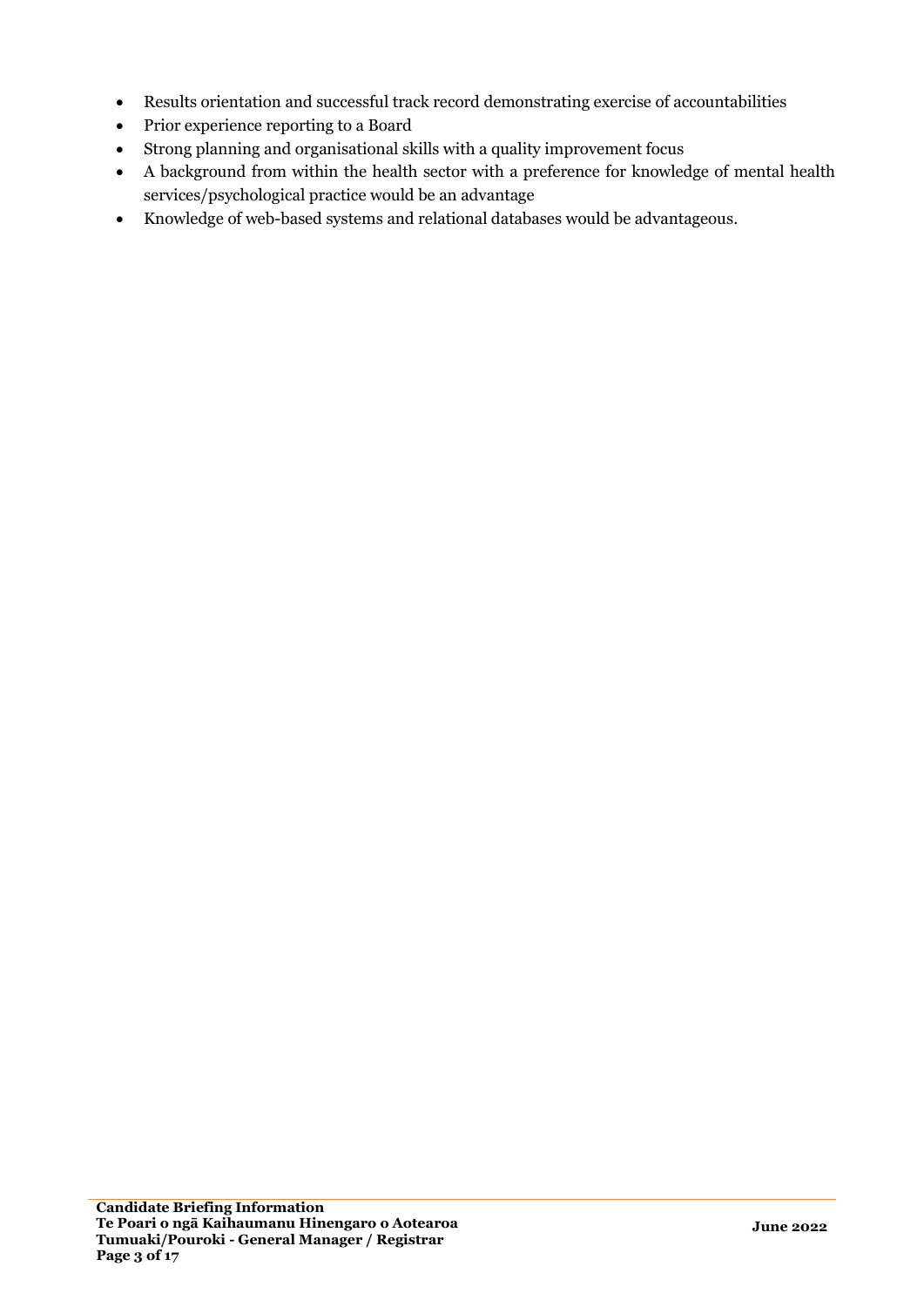## **The Organisation**



The Psychologists Board was established by the Psychologists Act 1981, and was subsequently appointed as an authority in respect of the practice of psychology under the Health Practitioners Competence Assurance (HPCA) Act 2003.

The Board's main purpose is to protect the health and safety of members of the public through the registration of psychologists and the management of matters related to competence, conduct, and fitness to practise. The Board also reviews and promotes the competence of psychologists and sets standards for clinical and cultural competence and ethical conduct. There is a firm and active commitment to growing cultural knowledge from a Te Tiriti informed perspective. The Board's functions under the Act are set out below.

The Board is a body corporate that can set up its own administrative arrangements, employ staff and manage its own finances. It normally has nine members, two of which are lay members. Its day to day operations are managed by a secretariat with nine employees. Read about the [Board's current](https://psychologistsboard.org.nz/for-the-public/about-the-board/board-members/)  [membership](https://psychologistsboard.org.nz/for-the-public/about-the-board/board-members/) and the secretariat staff.

The Board is accountable to the Aotearoa New Zealand public through the Minister of Health and must provide an Annual Report, including audited accounts, to the Minister every year.

The Board has no formal relationship with either the New Zealand Psychological Society or the New Zealand College of Clinical Psychologists, but work closely with them on matters of mutual interest. The Society and College are collegial bodies whose primary mandate is to promote the interests of the profession, whereas the Board's mandate is to protect the interests of the public.

The Board's Functions (Section 118 of the HPCA Act) are:

(a) to prescribe the qualifications required for scopes of practice within the profession, and, for that purpose, to accredit and monitor educational institutions and degrees, courses of studies, or programmes:

(b) to authorise the registration of health practitioners under this Act, and to maintain registers:

(c) to consider applications for annual practising certificates:

(d) to review and promote the competence of health practitioners:

(e) to recognise, accredit, and set programmes to ensure the ongoing competence of health practitioners:

(f) to receive and act on information from health practitioners, employers, and the Health and Disability Commissioner about the competence of health practitioners:

(g) to notify employers, the Accident Compensation Corporation, the Director-General of Health, and the Health and Disability Commissioner that the practice of a health practitioner may pose a risk of harm to the public:

(h) to consider the cases of health practitioners who may be unable to perform the functions required for the practice of the profession:

(i) to set standards of clinical competence, cultural competence, and ethical conduct to be observed by health practitioners of the profession: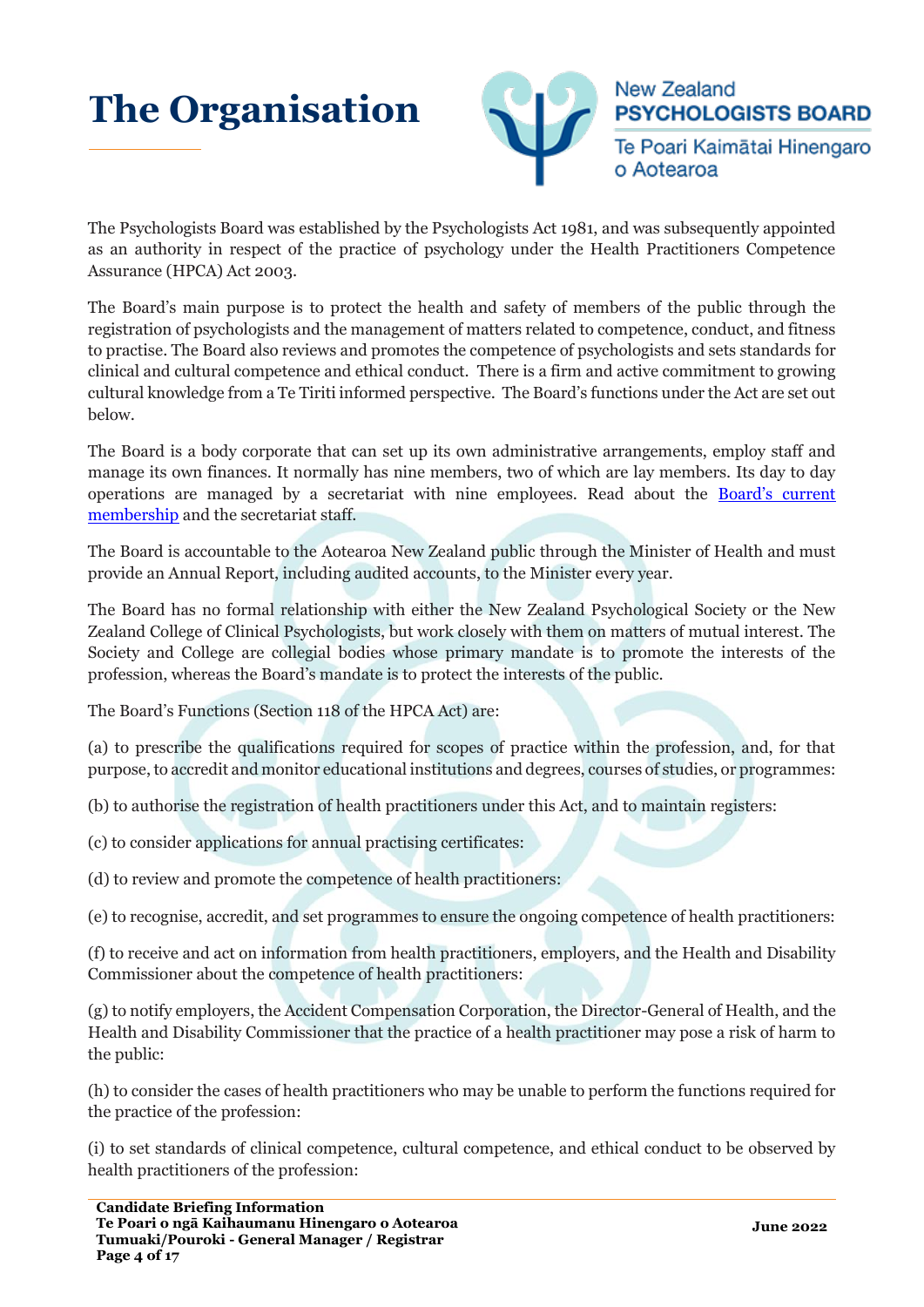- (j) to liaise with other authorities appointed under this Act about matters of common interest:
- (k) to promote education and training in the profession:
- (l) to promote public awareness of the responsibilities of the authority:

(m) to exercise and perform any other functions, powers, and duties that are conferred or imposed on it by or under this Act or any other enactment.

#### **Annual Practising Certificates (APCs)**

In order to lawfully practise as a psychologist in Aotearoa New Zealand, a practitioner must be both registered with the Psychologists Board and hold a current practising certificate.

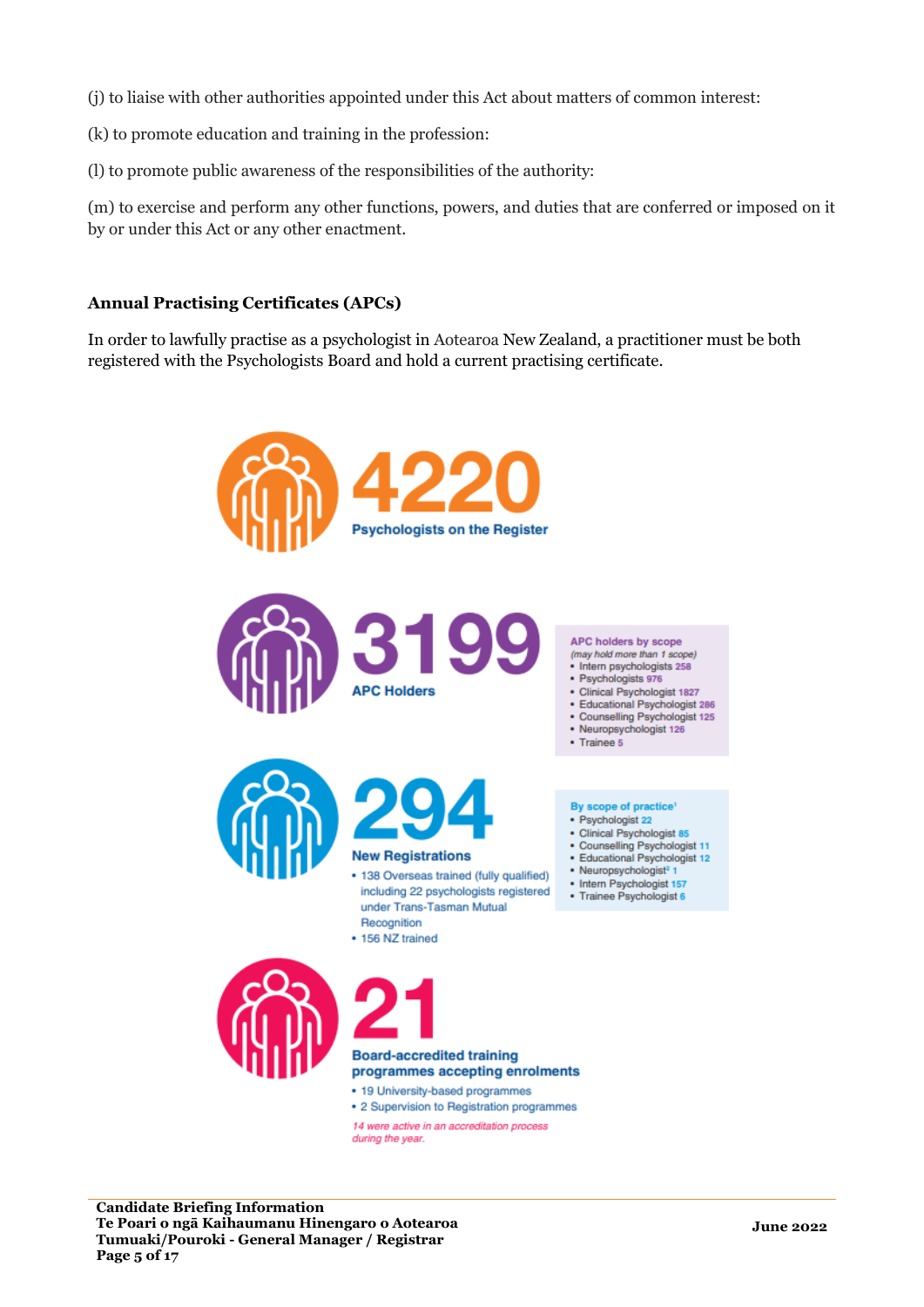### Best Practice Guidelines

There are Board guidelines on the following aspects of psychology practice:

- Guidelines on Unprofessional Behaviour and its Management in the Workplace
- Supervision Guidelines
- What to do when you have Concerns about another Psychologist
- Keeping Records of Psychological Services
- The Practice of Telepsychology
- The Use of Psychometric Tests
- Maintaining professionalism when using social media networking
- Guidelines on Informed Consent
- Coping with a Client Suicide

#### Entity Structure:

The Board has eight (8) members; Five (5) Psychologists and three (3) lay members.

Board Members are appointed by the Minister of Health. Main Sources of the Entity's Cash and Resources:

The Board has received its main income from Annual Practicing fees paid by registered Psychologists. General Description of the Entity's Outputs: Safe and effective Psychological care for all members of the public.

#### Register of practicing psychologists as of 20 September 2021

| Scope (first scope only)                   | Total<br>practising | Total Māori (first or<br>second ethnicity<br>identified) | <b>Total non-NZ</b><br>trained | Female/Male/<br>Gender<br>diverse |
|--------------------------------------------|---------------------|----------------------------------------------------------|--------------------------------|-----------------------------------|
| Intern                                     | 216                 | 21 (9.7%)                                                | 5 (pre-                        | 186/29/1                          |
|                                            |                     |                                                          | internship)                    |                                   |
| Trainee                                    | 8                   | n                                                        |                                | 4/4/0                             |
| Psychologist                               | 1,042               | 61 (5.9%)                                                | 199 (19.1%)                    | 853/189/0                         |
| Clinical Psychologist                      | 1,921               | 105 (5.5%)                                               | 612 (31.9%)                    | 1490/430/1                        |
| Counselling Psychologist                   | 133                 | 2 (1.5%)                                                 | 57 (42.9%)                     | 99/34/0                           |
| Educational Psychologist                   | 310                 | 11 (3.5%)                                                | 65 (21%)                       | 252/58/0                          |
| Neuropsychologist                          | 5                   |                                                          | 5                              | 5/0/0                             |
| <b>TOTAL</b>                               | 3,635               | 200 (5.5%)                                               | 939 (26%)                      | 3,635                             |
| Neuropsychology (where                     | Total               | <b>Total Māori</b>                                       | <b>Total non-NZ</b>            | Female/Male/                      |
| recorded as an additional                  | practising          | (recorded as first or                                    | trained                        | Gender                            |
| scope)                                     |                     | second ethnicity)                                        |                                | diverse                           |
| Neuropsychologist (as<br>additional scope) | 162                 | $5(3.1\%)$                                               | 56 (34.6%)                     | 122/40/0                          |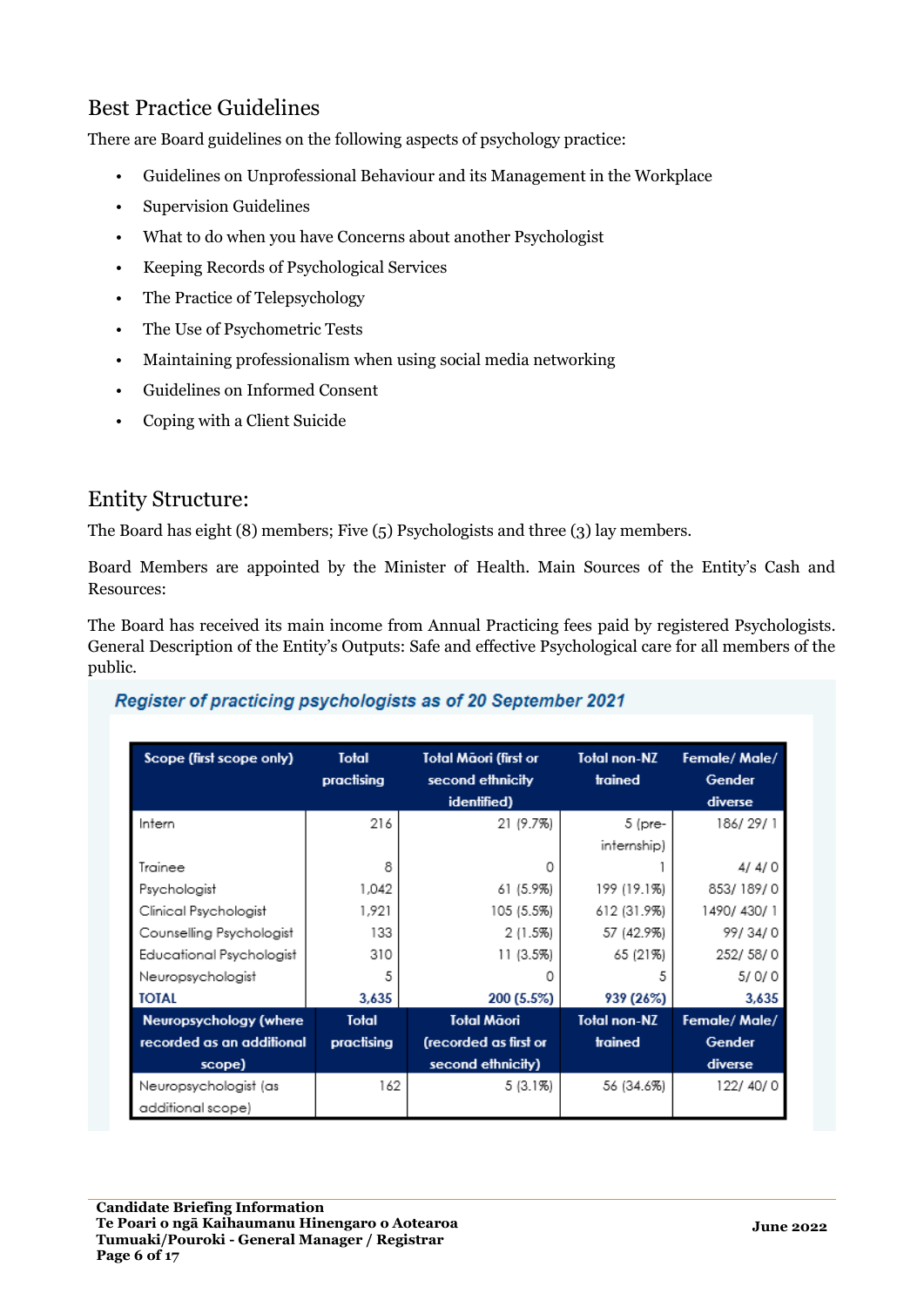For more information visit:

[Te Poari o ngā Kaihaumanu Hin](https://psychologistsboard.org.nz/)engaro o Aotearoa - NZ Psychologists Board

[Annual Report 2020](https://psychologistsboard.org.nz/wp-content/uploads/2021/07/NZPB-Annual-Report-2020.-Final..pdf)

### **Health Regulators**

The prime purpose of the role of health regulators is to protect of the health and safety of all Aotearoa New Zealanders. They do this by ensuring that the treatment and healthcare you receive from a health professional is of a safe standard.

[Click here](https://psychologistsboard.org.nz/wp-content/uploads/2020/01/HRANZ190601_Health_Regulators_Animation.mp4) to view a video on the role of health regulators

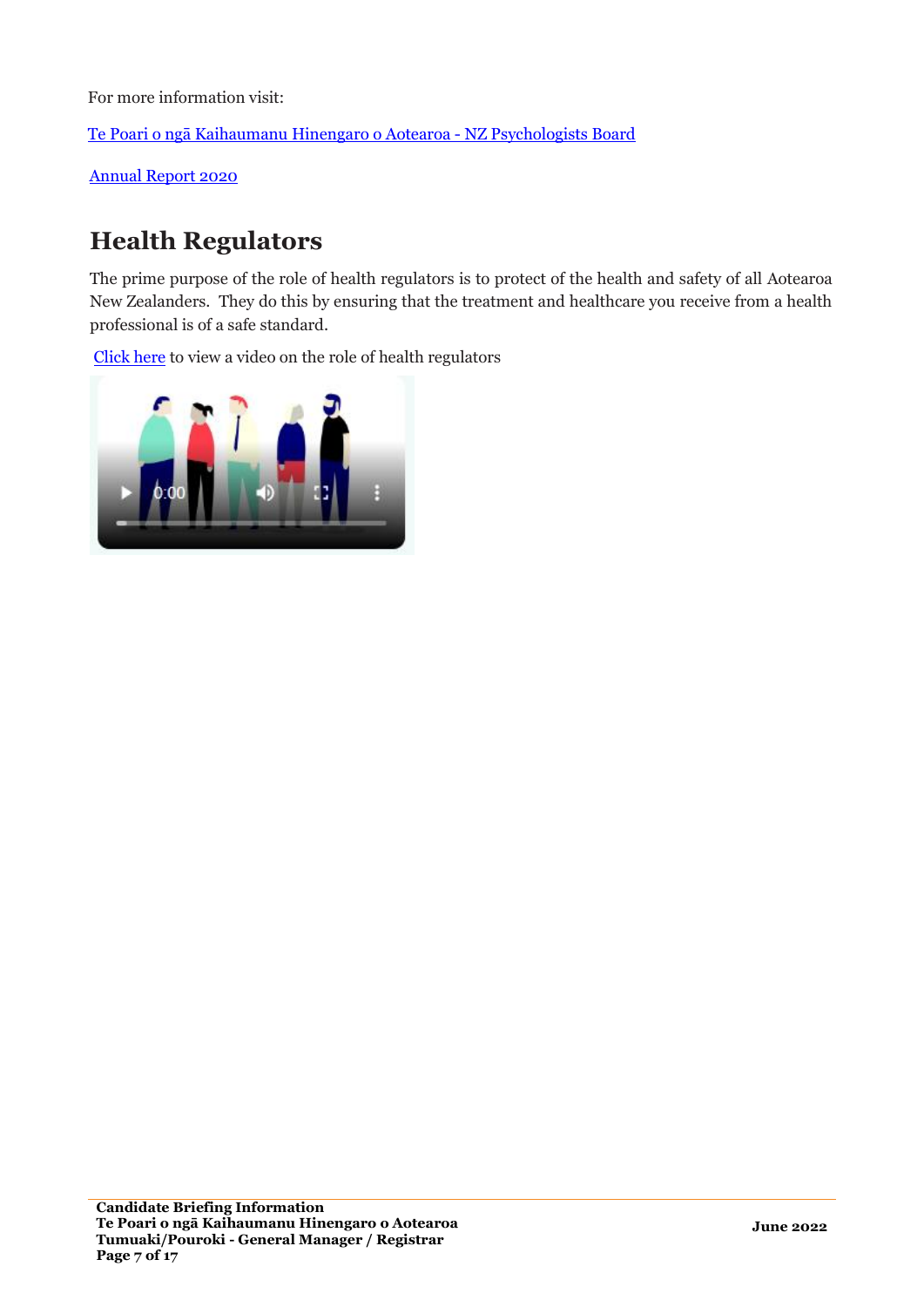## **Position Description**

#### **POSITION**

Tumuaki/Pouroki (General Manager/Registrar) Te Poari Kaimātai Hinengaro o Aotearoa / New Zealand

#### **PURPOSE STATEMENT**

The purpose of this position is to:

Provide efficient, effective and accurate duties as specified by the Health Practitioners Competence Assurance Act 2003 ("the HPCA Act") and as delegated by the Board to the Registrar. The role includes leadership of the Secretariat staff team, overseeing the development and implementation of business plans to support the Board, and ensuring the strategic and operational requirements of the Board are met. These duties and accountabilities are intended to ensure the principal purpose of the HPCA Act, which is to protect the health and safety of members of the public, is met.

The role plays an important part in guiding the future development of the psychology profession. A vital component is a strong Māori and Pasifika focus, a working knowledge and understanding of the principles of the Te Tiriti o Waitangi the implications of these for the work of New Zealand psychologists.

We have an aspirational vision where Aotearoa New Zealand has a psychology education and workforce community that is focused on achieving equity, justice and cultural safety for all.

The role involves responsibilities in the following areas:

- Management of the organisation
- Regulatory compliance
- Servicing the Board
- Leading the Secretariat team
- Managing and developing stakeholder relationships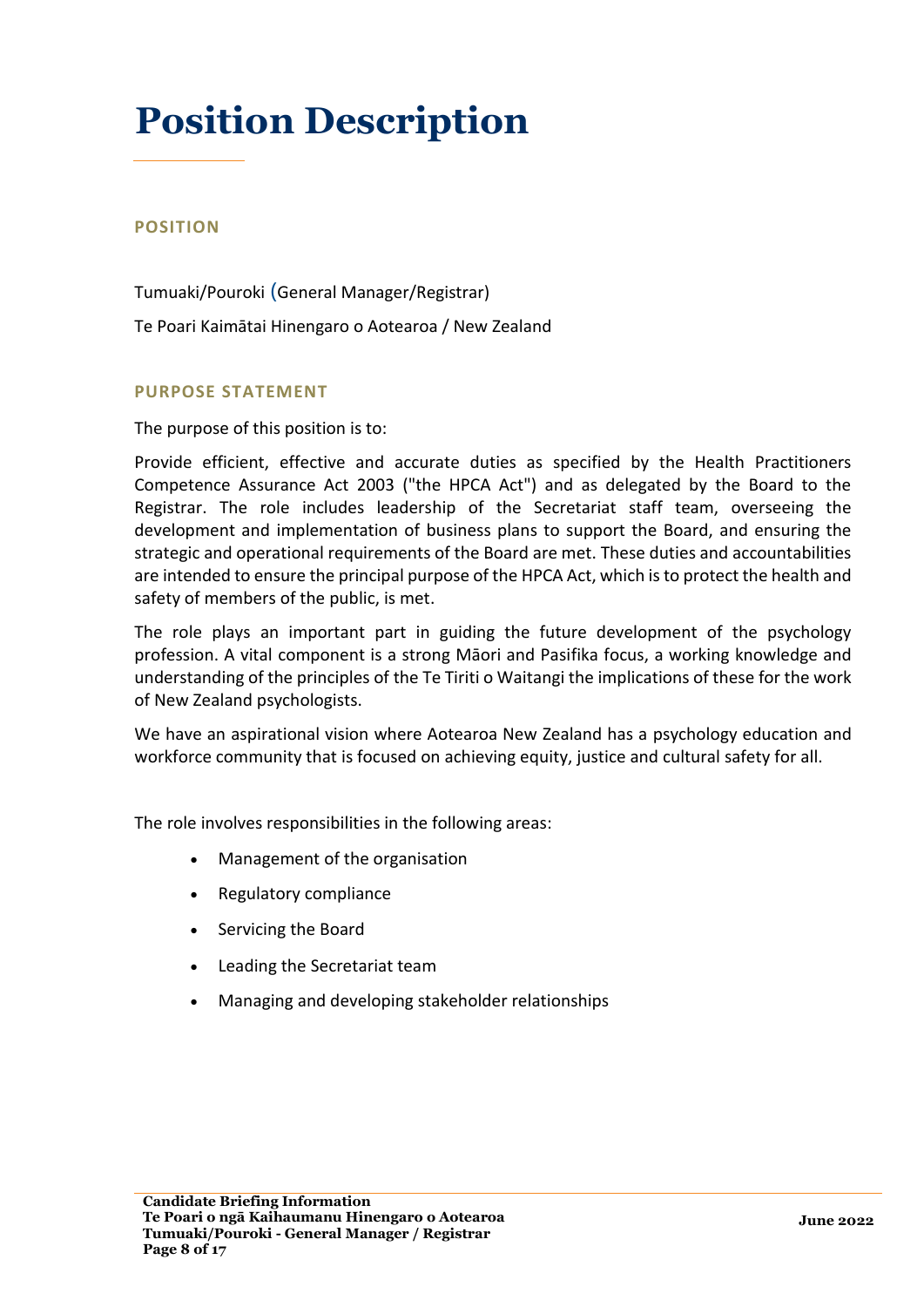#### **RESPONSIBLE TO**

The Chair of the Board and the Board for employment performance and for the performance of statutory functions as identified under the Act and delegations from the Board.

#### **KEY RELATIONSHIPS**

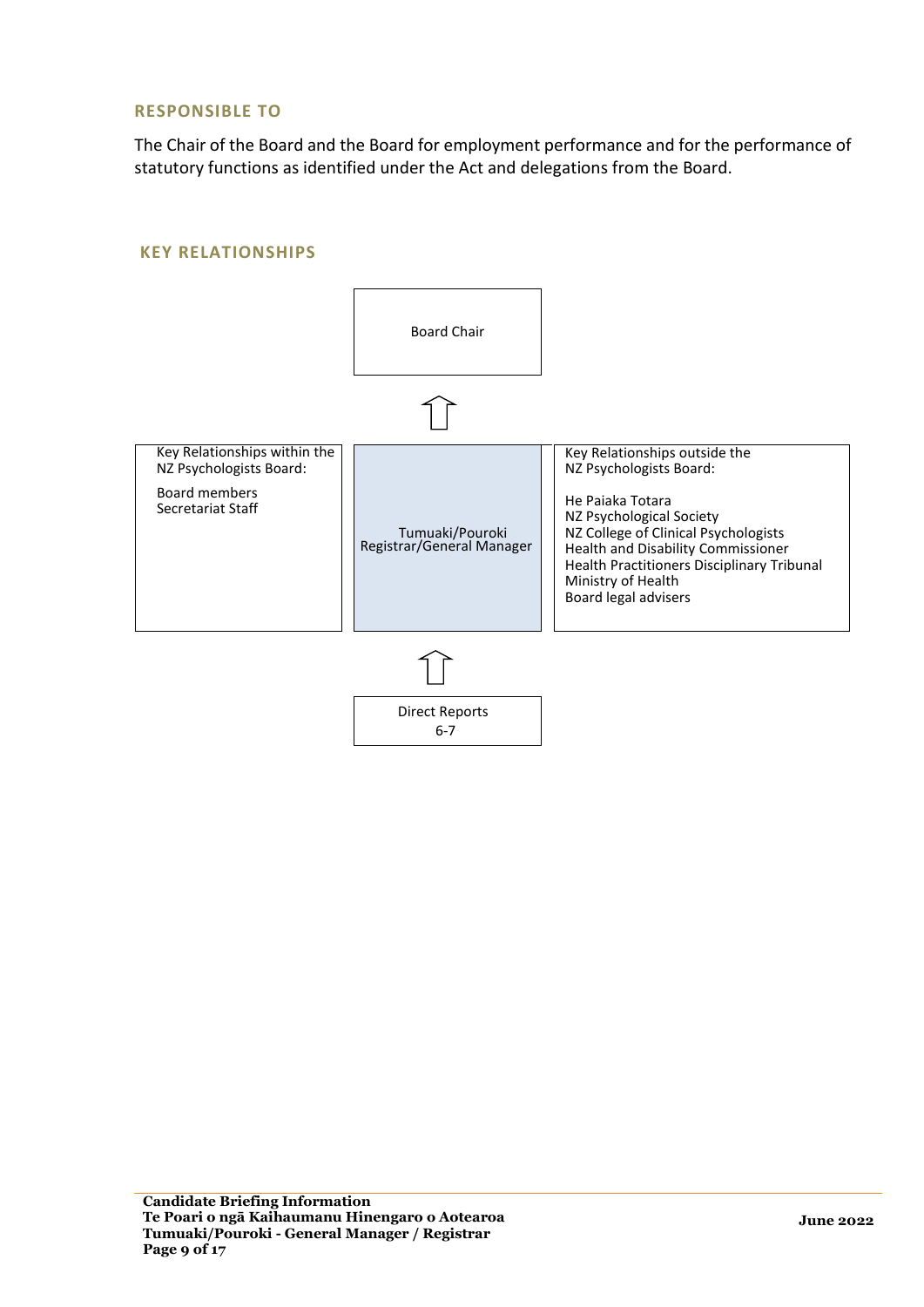#### **KEY RESULT AREAS**

#### Include but are not limited to:

#### **Leadership**

- Coaches staff monthly to achieve high staff productivity and job satisfaction. Ensures that all direct reports are able to explain:
	- o why their work is important to NZPB and how it links to the direction.
	- o what the units top three priorities are, what their top three priorities are and how the unit and individual priorities are connected.
- Ensures that all staff have goals set and monthly feedback on their performance, have development needs and personal goals identified and addressed through on-the-job training or other actions. Has a full discussion with each member of the team each year about their career aspirations and ensures that a tangible up-to-date development plan to achieve this is in place (monitored and reviewed quarterly).
- Monitors the skills required for delivering services and ensures these are available through individual training plans for existing staff, or through recruiting skills in. Identifies and works to develop two or three successors, to be appointable in two years' time. Identifies and nurtures other high potential staff members.
- Manages the Health and Safety of staff to identify hazards and eliminate or reduce these, identify work flow issues causing stress, respond appropriately to those reporting health problems or stress and provide adequate leave for staff.
- Meets at least monthly with all direct reports as a group to communicate organisational and functional direction and the performance of the team over the last month. Works to build a healthy relationship between team members and build commitment to NZPB's vision, values and services.

#### **Delivery**

- Carry out and effectively manage the functions of the Registrar in relation to:
	- oThe registration and removal of practitioners
	- o Issuing of Annual Practising Certificates
	- oThe accreditation of courses leading to registration
	- oThe competence, fitness to practise, and conduct of practitioners
- Ensure that all operational policies and procedures are in place, current, compliant with Board policies, and implemented to support the accurate implementation of processes and systems relating to:
	- oThe registration of practitioners
	- oThe re-issue of an APC
	- oThe competence and fitness to practice for practitioners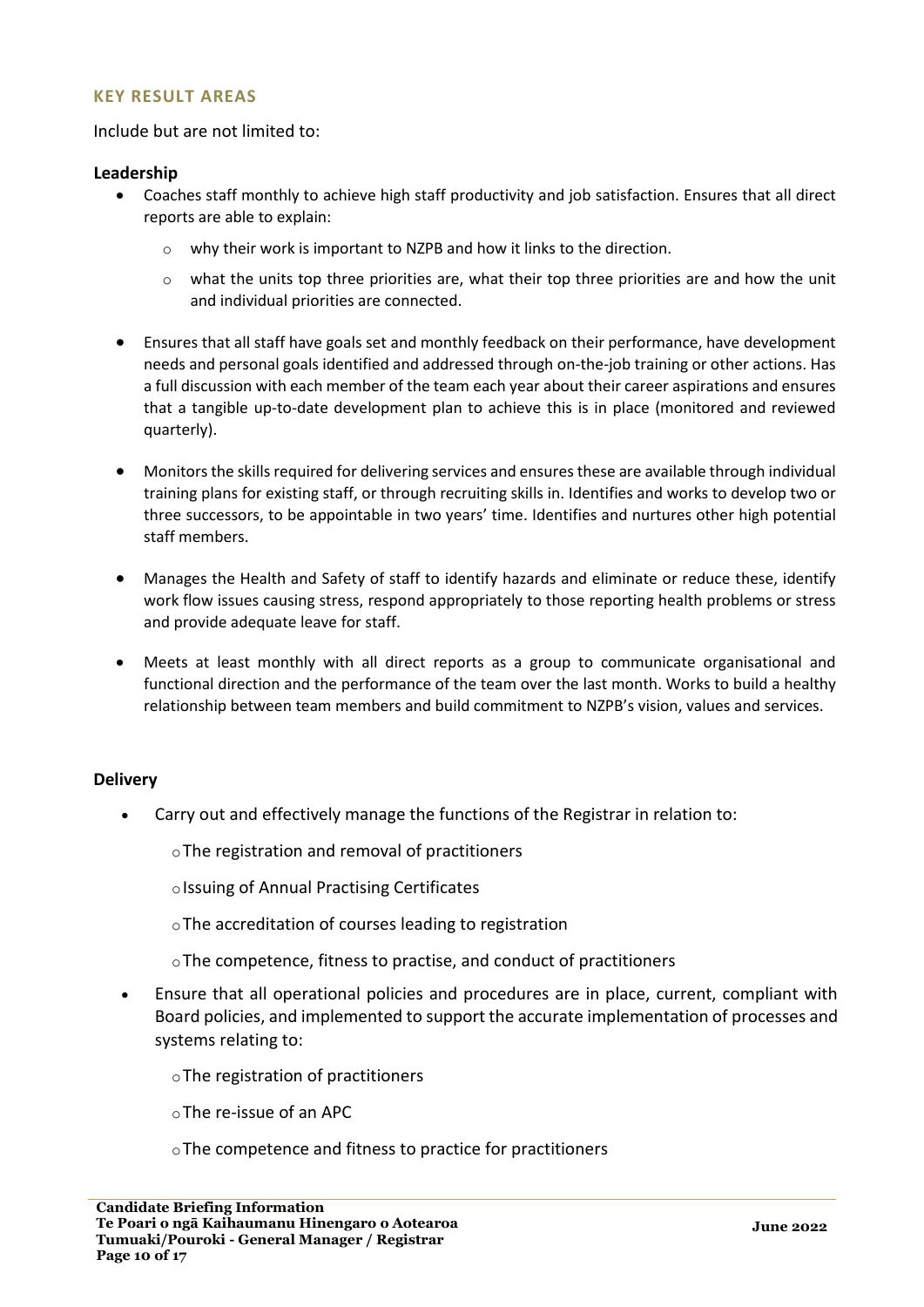- Ensure complaints, notifications and other matters relating to the professional standards of practitioners are managed appropriately, are compliant with the requirements of the HPCA Act and Policies of the Board and procedures of the Secretariat
- Effectively, accurately and efficiently implement the HPCA Act by proposing new or reviewed Policy or business options
- Ensure appropriate systems and processes are in place for all areas of responsibility
- Facilitate the consultation processes for all statutory matters
- Ensure the Database is the primary source of practitioner information, is accurate and up to date

#### **Te Tiriti o Waitangi**

- Promote and support integrating Te Tiriti o Waitangi into the operations of the organisation.
- Ensure the timely completion of projects, and effective implementation of strategies to enhance the bicultural competence and safety of the psychology workforce.
- Foster cultural competencies and ensure cultural safety within the organisation and in external interactions.

#### **Strategic and Business Support**

- Support the Board and Board committees in the preparation of a 3 year strategic plan
- Develop and implement annual business plans to deliver the operational objectives the Board has determined
- Bank signatory for operating budget if required
- Financial delegations as required by Board
- Ensure the appointment of staff with responsibility for managing Privacy, Occupational Safety and Health, and other relevant legislative requirements.
- Prepare an annual operational financial budget and deliver business outcomes within budget
- Efficiently manage the finances of the organisation in line with the Board's approved annual budget
- Manage operational risk and advise the Board on key risks to operational delivery as early as practicable.

#### **Communications and external relations**

- Develop and implement a comprehensive consultative framework for undertaking Board consultation programmes and increase public awareness
- Build effective relationships and strategies to communicate required clinical, cultural and ethical standards to practitioners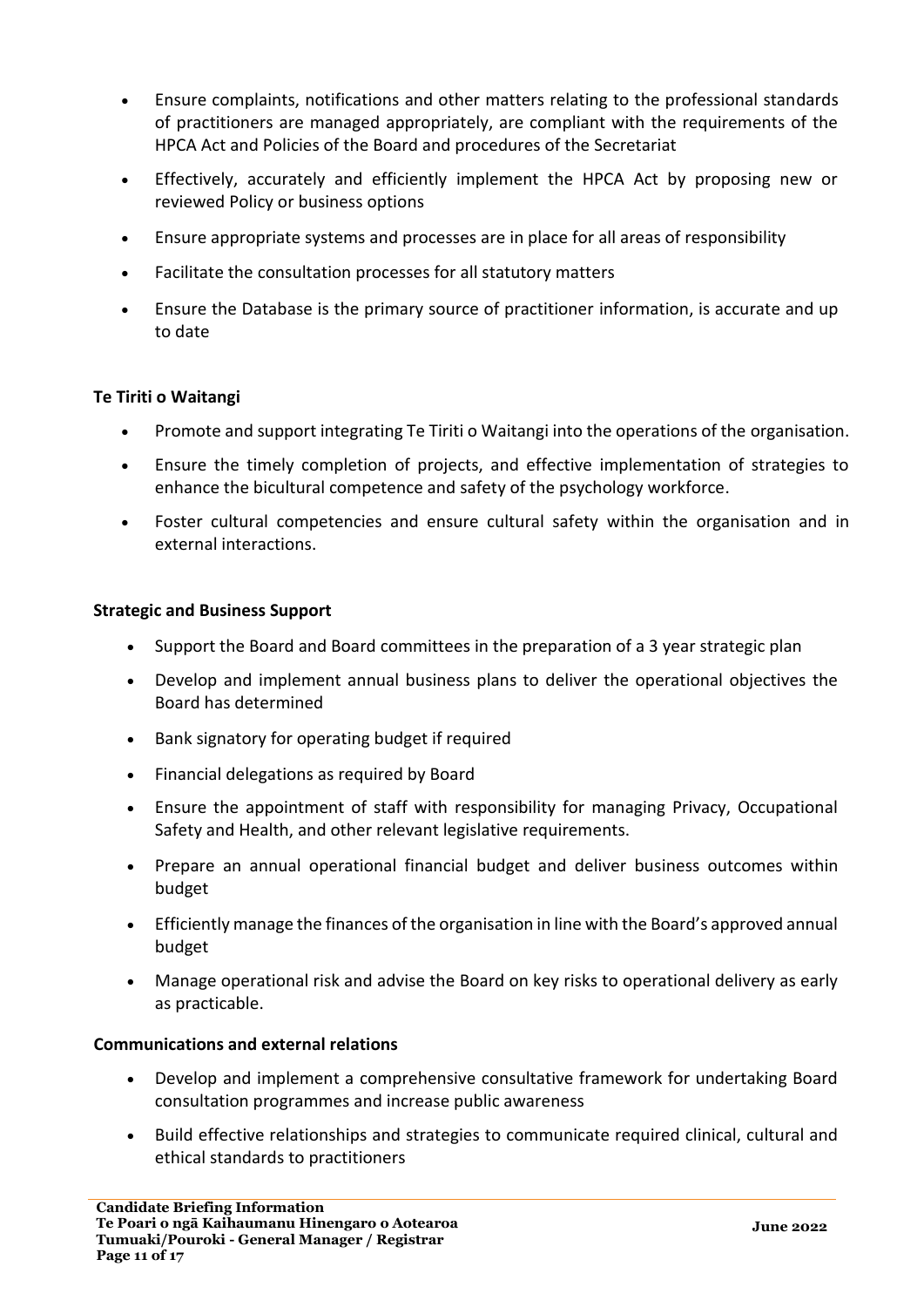#### **Governance Support**

- Support the Board and Board committees to ensure their effectiveness
- Ensure Board decisions are actioned in a timely fashion as specified by the Board or by legislative requirement
- Ensure all Board reports are provided on time and with sufficient guidance and information to support Board decisions as required
- Report to the Board at meetings in the format required and in accordance with the requirements of the Board committee structure to facilitate informed Board decisions
- Adopt a "no surprises" approach to Board reporting
- Ensure timely and accurate financial reports to the Board
- Ensure the Board and its committees are provided with technical advice and support in relation to her statutory functions and compliance to the HPCA Act
- Monitor and advise the Board on the impact or effect of any new national or international legislation that may impact on the regulatory functions of the Board

#### **QUALIFICATIONS AND EXPERIENCE**

#### **Essential:**

- Expertise and experience with professional regulatory legislation and knowledge of the HPCA Act (2003)
- A tertiary qualification in a relevant field (law, health or public policy)
- Proven and successful experience at a senior management level
- Proven communication, relationship building skills and leadership
- Successful track-record demonstrating exercise of accountabilities
- Proven experience in administering a statutory function and expertise in interpreting complex legislation
- Experience leading an organisation to meet their obligations under Te Tiriti o Waitangi, including for the work of Aotearoa New Zealand psychologists and to strengthen cultural competence and safety
- Demonstrate a knowledge and competency with Te Reo Māori, Te Ao Māori, Tikanga and Te Tiriti o Waitangi and ability to contextualise in the everyday work of the organisation
- Experience in leading change.

#### **Desirable:**

• Broad health sector experience and knowledge of mental health services/ psychological practice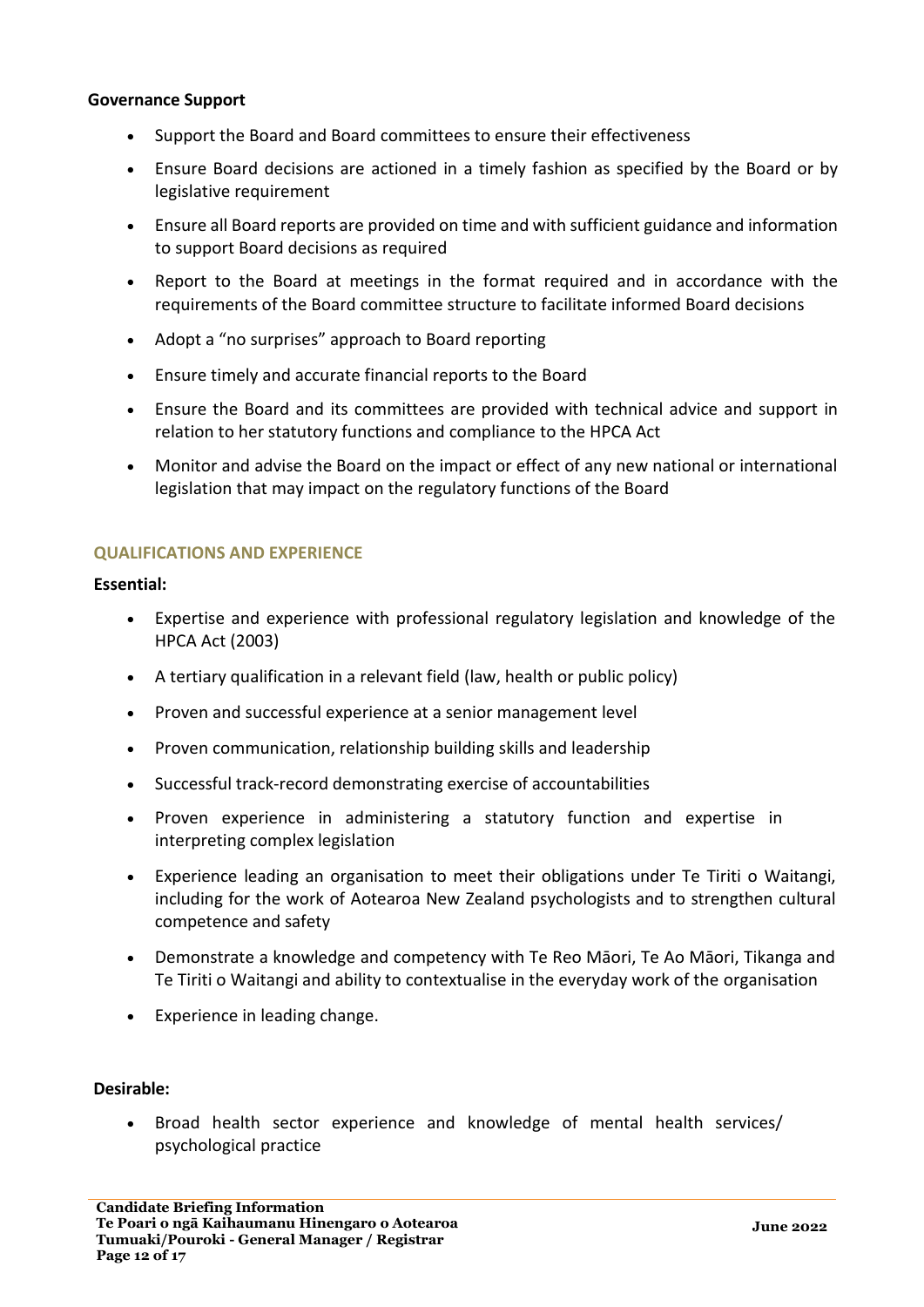- Governance report writing
- Knowledge of web-based systems and relational databases
- Experience in interpretation of and implementation of the Law
- Sound knowledge of policy and business development.

#### **REQUIRED COMPETENCIES**

**Leading** - Provides others with a clear direction; motivates and empowers others; recruits staff of a high calibre; provides staff with development opportunities and coaching; sets appropriate standards of behaviour.

**Relationship Building** - Easily establishes good relationships with the Board, customers, stakeholders and staff; relates well to people at all levels; builds wide and effective networks of contacts; uses humour appropriately to bring warmth to relationships with others.

**Strategic** - Works strategically to realise organisational goals; sets and develops strategies; identifies, develops positive and compelling visions of the organisation 's future potential; takes account of a wide range of issues across, and related to, the organisation.

**Planning and Organising** - Sets clearly defined objectives; plans activities and projects well in advance and takes account of possible changing circumstances; identifies and organises resources needed to accomplish tasks; manages time effectively; monitors performance against deadlines and milestones.

**Deciding and Initiating Action** - Takes responsibility for actions, projects and people; takes initiative and works under own direction; initiates and generates activity and introduces changes into work processes; makes quick, clear decisions which may include tough choices or considered risks.

**Delivering Results** - Focuses on stakeholder needs and satisfaction; sets high standards for quality and quantity; monitors and maintains quality and productivity; works in a systematic, methodical and orderly way; consistently achieves project goals.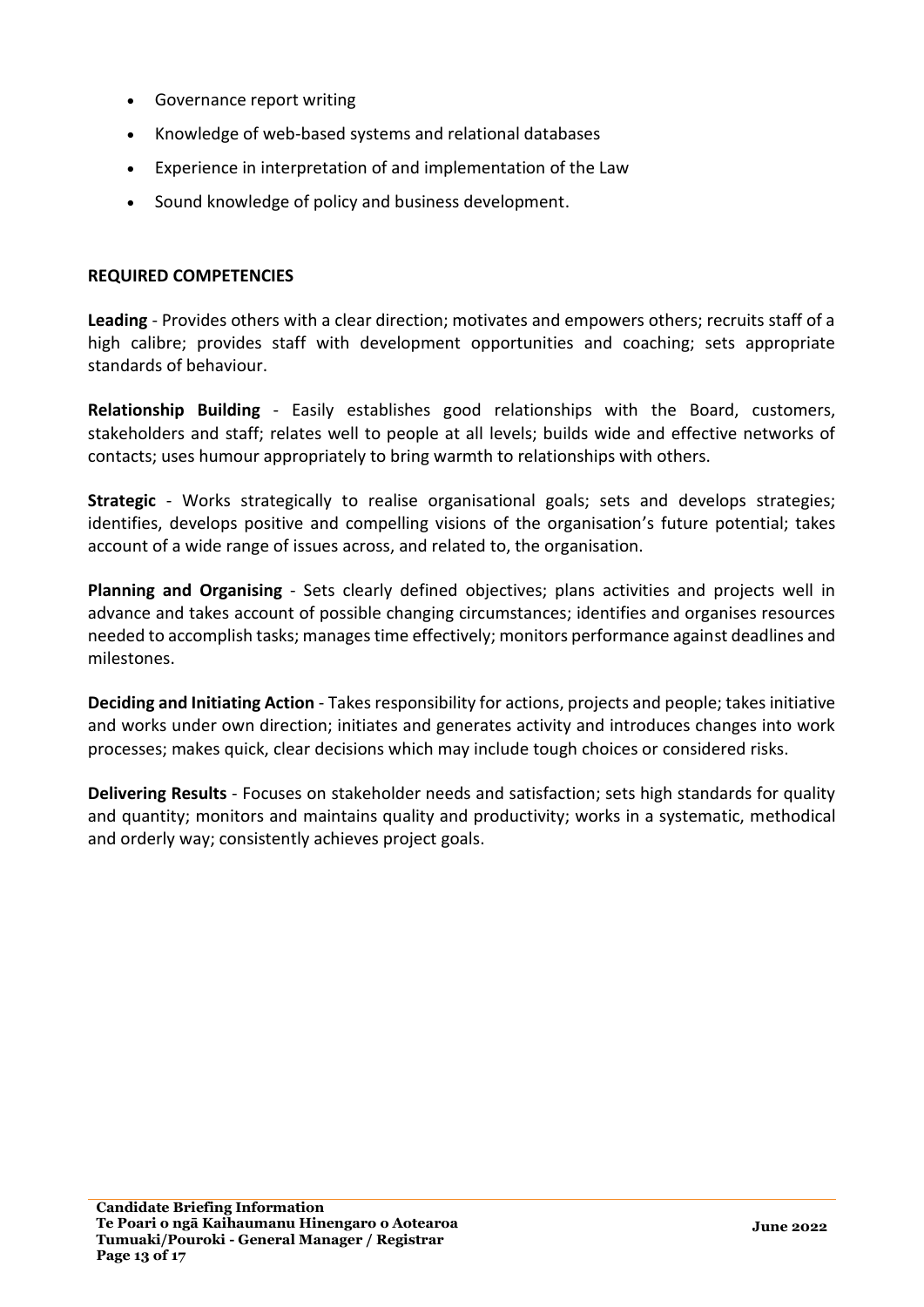## **Sheffield Contacts**



### **Andrea Bankier**

Senior Consultant

### l in l

**Mob**+64 27 447 8102 **Email** [andrea.bankier@sheffield.co.nz](mailto:andrea.bankier@sheffield.co.nz)

Andrea has a successful 20+ years track record as a consultant and facilitator across an extensive range of strategic and operational HR and Organisational Development including executive/director level Search, Recruitment & Selection, Learning & Development, Leadership & Team Development, Performance/Talent/Change & Transition Management, Workforce Planning & Leadership Coaching. Andrea uses her experience to create productive and sustainable work environments that value relationship-building, encourage creativity, diversity, effective leadership and teams, and continuous learning.

### **Tania Macdonald**

#### Research Consultant

### $|$ in $|$

**Ph** +64 3 353 4360 **Email** [tania.macdonald@sheffield.co.nz](mailto:tania.macdonald@sheffield.co.nz)

Tania has a background in investment banking, having worked at a variety of international investment houses. She now combines her professional experience in a fast paced demanding investment banking environment, with her communication and her business development skills to the research team at Sheffield.



### **Jane Cotter**

Personal Assistant

### $|in|$

**Ph** +64 3 353 4357 **Email** [jane.cotter@sheffield.co.nz](mailto:jane.cotter@sheffield.co.nz)

Jane comes from an extensive recruitment background, having worked over 25 years in the sector, both in Aotearoa New Zealand and abroad. Jane has worked for government and private companies across several disciplines including engineering, health and education. Jane provides support in candidate management and project support in Executive Search and Recruitment and Organisational Development areas.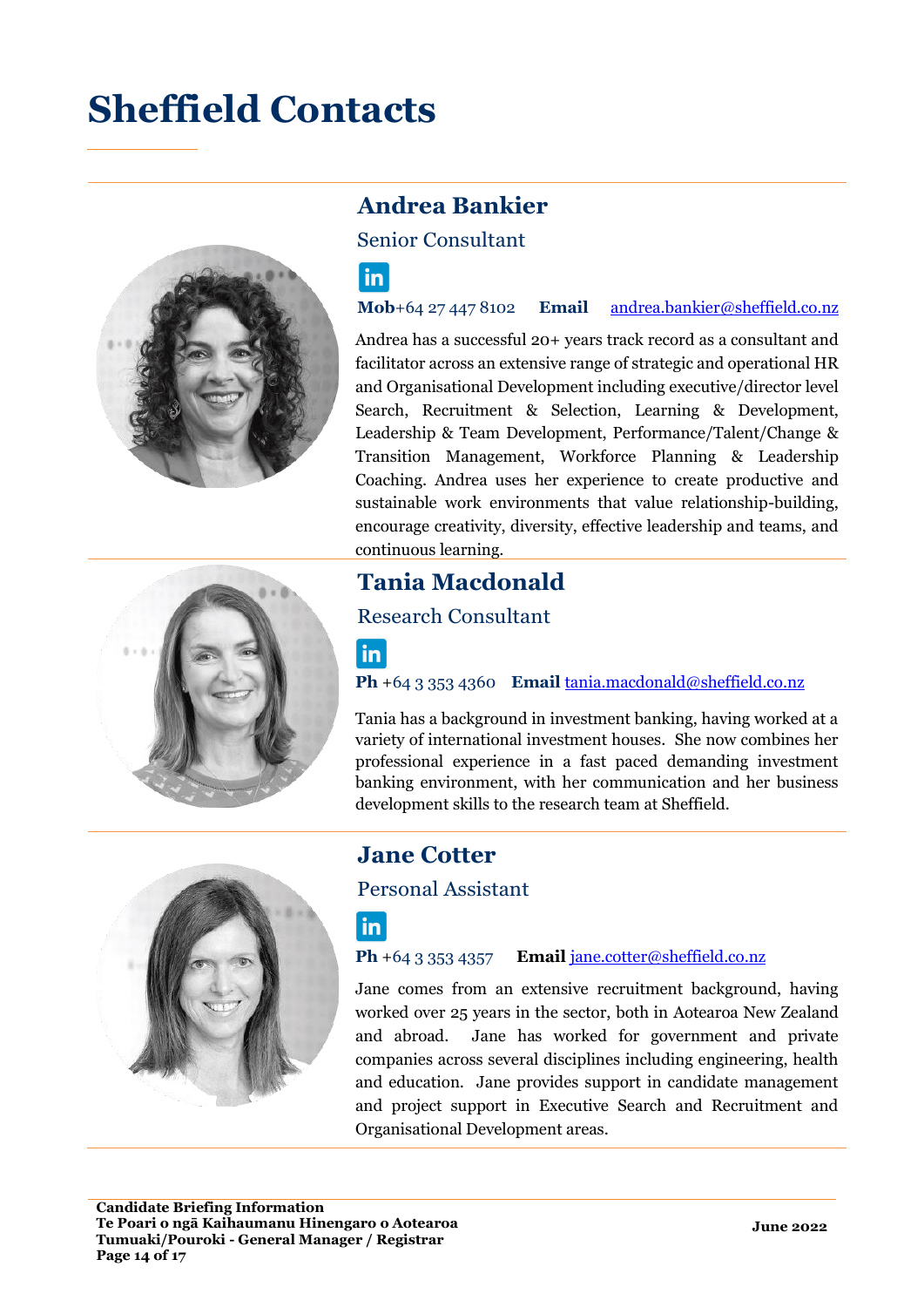## **Our Process**

**Search and Advertising**

During this period a Sheffield consultant may contact you to discuss your application, explore your motivation for applying and assess your suitability and fit with the key competencies of the role. All applications received will be acknowledged via email.

## **Candidate Review**

Sheffield will provide a formal report of all applications received with summarised candidates' information from CVs and cover letters, to the client for their consideration. All candidates will be advised of the status of their application within a week of the advertised closing date.

## **Consultant/Longlist Interviews**

The lead consultant will interview those candidates selected for progression either face to face or via Skype/VC depending on location. The format will be a behavioural-based interview where you will be asked to provide examples from your career in relation to key competencies of the role. This will also be a chance to discuss motivations for applying and general career background, as well as to answer any queries you may have about the role.

## **Recommendations for Shortlist**

From the initial longlist interviews, Sheffield make recommendations for shortlist to the client. We also provide a formal report to our client including summary points from your longlist interview. Those candidates not selected for further progression will also be advised at this stage.

## **Client/Shortlist Interviews**

If you are progressing to the shortlist/client interview stage, you will be contacted and arrangements will be made for a suitable time for interview. We ask for your flexibility to make this work as easily for the client as possible.

## **Due Diligence and Decision**

If you are the successful candidate this will involve reference checking and probity of education, employment and police records as well as online searches. Sheffield will support you with any due diligence required on your part. Unsuccessful candidates will also be informed at this stage and feedback will be provided.

E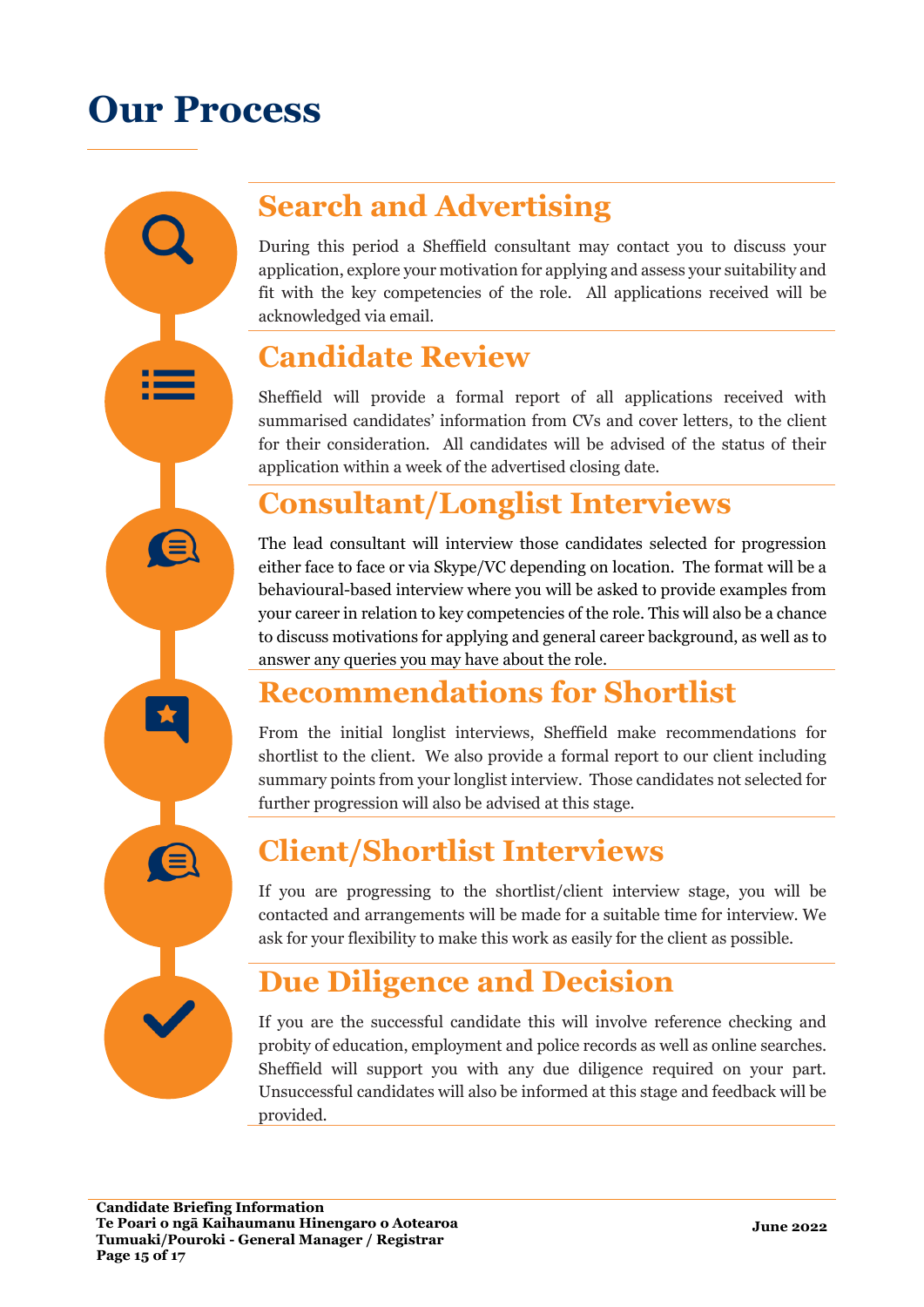## **How to Apply**

Candidates can apply, in strict confidence, online at [www.sheffield.co.nz.](http://www.sheffield.co.nz/Job-Search)

To apply by email, please attach your cover letter and CV and send to [cvchc@sheffield.co.nz](mailto:cvchc@sheffield.co.nz) quoting 8250aa.

Applications close on 10 July 2022. Emails will be electronically acknowledged, and further correspondence may be by email. For more information please phone Andrea Bankier on +64 27 4478 102.

Sheffield has prepared a Candidate Handbook which provides you with valuable information and suggestions for your job search. To read through the handbook please visit: [Candidate Handbook](https://www.sheffield.co.nz/insights/candidatehandbook)

## **Working with Sheffield**

### **You can** expect that **Sheffield** will:

- $\triangleright$  Act with utmost integrity, honesty & with complete confidentiality
- $\triangleright$  Treat you with respect & comply with all relevant laws & policies
- $\triangleright$  Maintain a high level of communication throughout a recruitment process
- $\triangleright$  Demonstrate the highest levels of individual skills & knowledge
- $\triangleright$  Work with you to increase your potential for success & develop your career

#### In return, we would like to expect that you will:

- $\triangleright$  Be up front and completely honest with us
- $\blacktriangleright$  Prepare thoroughly for all interviews
- $\triangleright$  Treat your consultant as the potential employer with the same courtesy and respect they show you
- $\triangleright$  Work closely with your consultant

*The information contained in this document is a reflection of the essential elements of the position and company history as represented to Sheffield by Te Poari o ngā Kaihaumanu Hinengaro o Aotearoa and is not intended as a formal position description. It will be*  subject to further elaboration or clarification at a later stage in the selection process and Sheffield accepts no liability for any *representations made in good faith.*